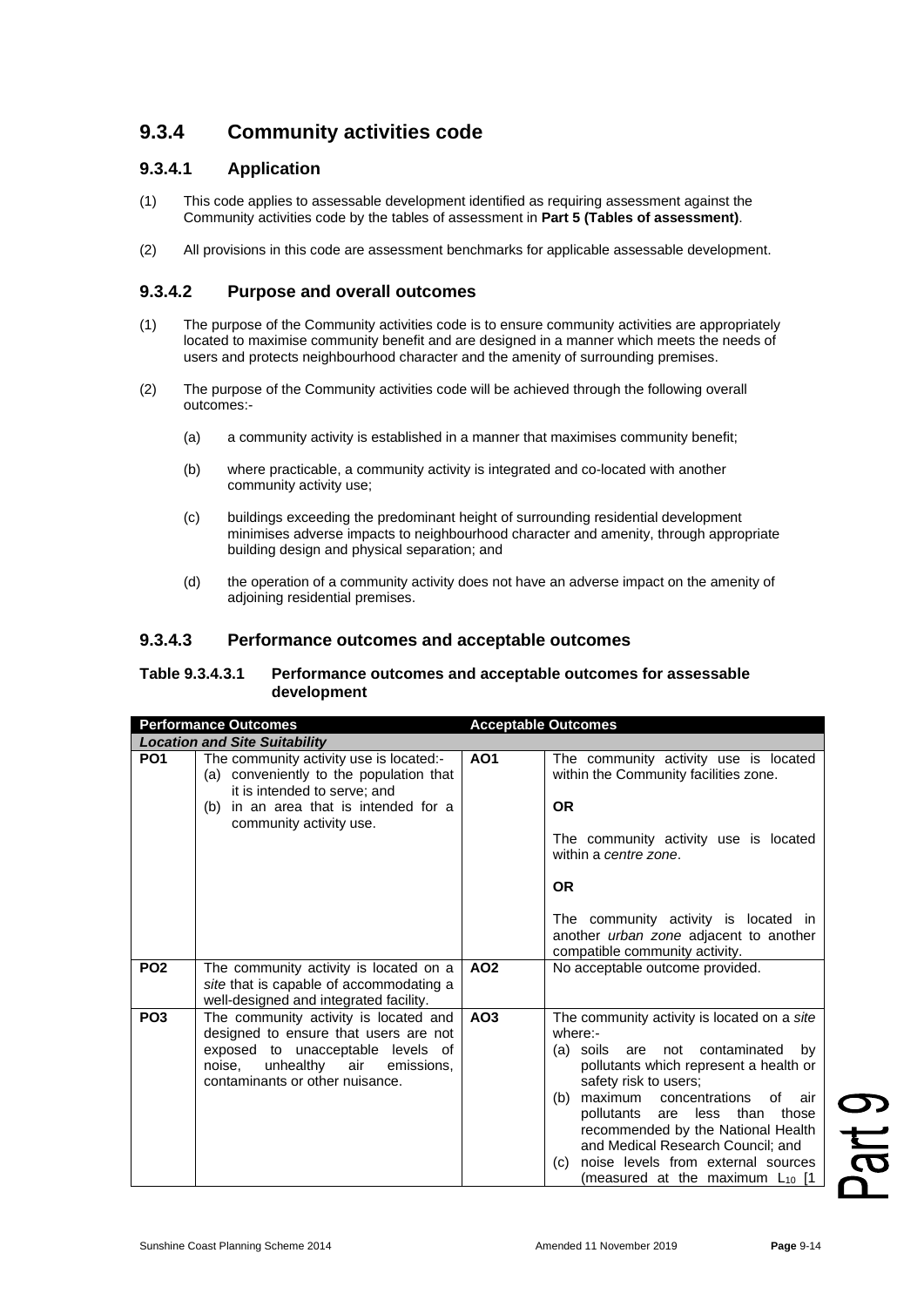| <b>Performance Outcomes</b> |                                                                                                                                                                                                                                                         | <b>Acceptable Outcomes</b> |                                                                                                                                                                                                                                                                                                                                                                                                                                                                                                                                                                                                                                             |
|-----------------------------|---------------------------------------------------------------------------------------------------------------------------------------------------------------------------------------------------------------------------------------------------------|----------------------------|---------------------------------------------------------------------------------------------------------------------------------------------------------------------------------------------------------------------------------------------------------------------------------------------------------------------------------------------------------------------------------------------------------------------------------------------------------------------------------------------------------------------------------------------------------------------------------------------------------------------------------------------|
|                             |                                                                                                                                                                                                                                                         |                            | hour]) are less than:-<br>(i) 48dB(A) within buildings; and<br>(ii) 55dB(A) when measured at the<br>centre of any outdoor use area.                                                                                                                                                                                                                                                                                                                                                                                                                                                                                                         |
| PO <sub>4</sub>             | Where the community activity is located<br>adjacent to an electricity transmission<br>line, it incorporates adequate setbacks<br>to protect the health and wellbeing of<br>users.                                                                       | AO <sub>4</sub>            | The community activity is set back from<br>the most proximate boundary of an<br>electricity transmission line easement as<br>follows:-<br>(a) a 20 metre separation distance for<br>transmission between 33kV and<br>132kV;<br>(b) a 30 metre separation distance for<br>transmission lines between 133kV<br>and 275kV; and<br>a 40 metre separation distance for<br>(C) =<br>transmission lines<br>greater than<br>275kV.                                                                                                                                                                                                                  |
|                             | <b>Scale and Siting of Buildings and Structures</b>                                                                                                                                                                                                     |                            |                                                                                                                                                                                                                                                                                                                                                                                                                                                                                                                                                                                                                                             |
| PO <sub>5</sub>             | The scale and siting of buildings and<br>structures used for the community<br>activity:-                                                                                                                                                                | AO5.1                      | In partial fulfilment of Performance<br>Outcome PO5                                                                                                                                                                                                                                                                                                                                                                                                                                                                                                                                                                                         |
|                             | (a) is appropriate, having regard to its<br>location and setting, and the nature<br>and<br>scale<br>of<br>surrounding<br>development; and                                                                                                               |                            | Where a standalone use and not located<br>in a centre zone, the community activity<br>has a maximum site cover of 50%.                                                                                                                                                                                                                                                                                                                                                                                                                                                                                                                      |
|                             | (b) provides adequate separation from                                                                                                                                                                                                                   |                            | <b>OR</b>                                                                                                                                                                                                                                                                                                                                                                                                                                                                                                                                                                                                                                   |
|                             | residential uses and land in a<br>residential zone, so that adverse<br>impacts on visual amenity, privacy<br>and solar access are minimised.                                                                                                            |                            | Where not a standalone use or where<br>located in a centre zone-no acceptable<br>outcome provided.                                                                                                                                                                                                                                                                                                                                                                                                                                                                                                                                          |
|                             |                                                                                                                                                                                                                                                         | AO 5.2                     | Where adjoining a residential use or land<br>included in a residential zone, buildings<br>and structures are setback from the<br>corresponding site boundary a minimum<br>distance equal to the height of the building<br>or structure.                                                                                                                                                                                                                                                                                                                                                                                                     |
|                             | <b>Protection of Residential Amenity</b>                                                                                                                                                                                                                |                            |                                                                                                                                                                                                                                                                                                                                                                                                                                                                                                                                                                                                                                             |
| PO <sub>6</sub>             | The community activity does not impose<br>unreasonable adverse impacts on any<br>surrounding residential area, including<br>by way of noise, light and odour<br>nuisance.                                                                               | AO6.1                      | Where adjoining a residential use or land<br>included in a residential zone, a minimum<br>1.8 metre high solid acoustic screen fence<br>and a 2 metre wide landscape strip is<br>provided along the full length of all<br>common site boundaries.                                                                                                                                                                                                                                                                                                                                                                                           |
|                             |                                                                                                                                                                                                                                                         | AO6.2                      | Intrusive outdoor activities are located and<br>orientated away from residential premises.                                                                                                                                                                                                                                                                                                                                                                                                                                                                                                                                                  |
| PO <sub>7</sub>             | Recommended Flood Level for Essential Community Infrastructure<br>The functioning of a community activity                                                                                                                                               | A07.1                      | A community activity that is essential                                                                                                                                                                                                                                                                                                                                                                                                                                                                                                                                                                                                      |
|                             | is<br>essential<br>community<br>that<br>infrastructure is maintained during and<br>immediately after flood and storm tide<br>inundation events.<br>Editor's<br>note-essential<br>community<br>infrastructure is defined in Schedule 1<br>(Definitions). |                            | community infrastructure:-<br>located<br>and constructed<br>$(a)$ is<br><sub>in</sub><br>accordance with the recommended<br>flood levels<br>specified<br>Table<br>in<br>8.2.7.3.3 (Flood levels and flood<br>immunity<br>requirements<br>for<br>development and infrastructure) in<br>the Flood hazard overlay code; and<br>ensures that any components of the<br>(b)<br>infrastructure that are likely to fail or<br>function,<br>or<br>result<br>may<br>in.<br>contamination when inundated by<br>floodwaters (e.g. electrical switchgear<br>and motors, water supply pipeline air<br>valves), are:-<br>(i) located above the recommended |